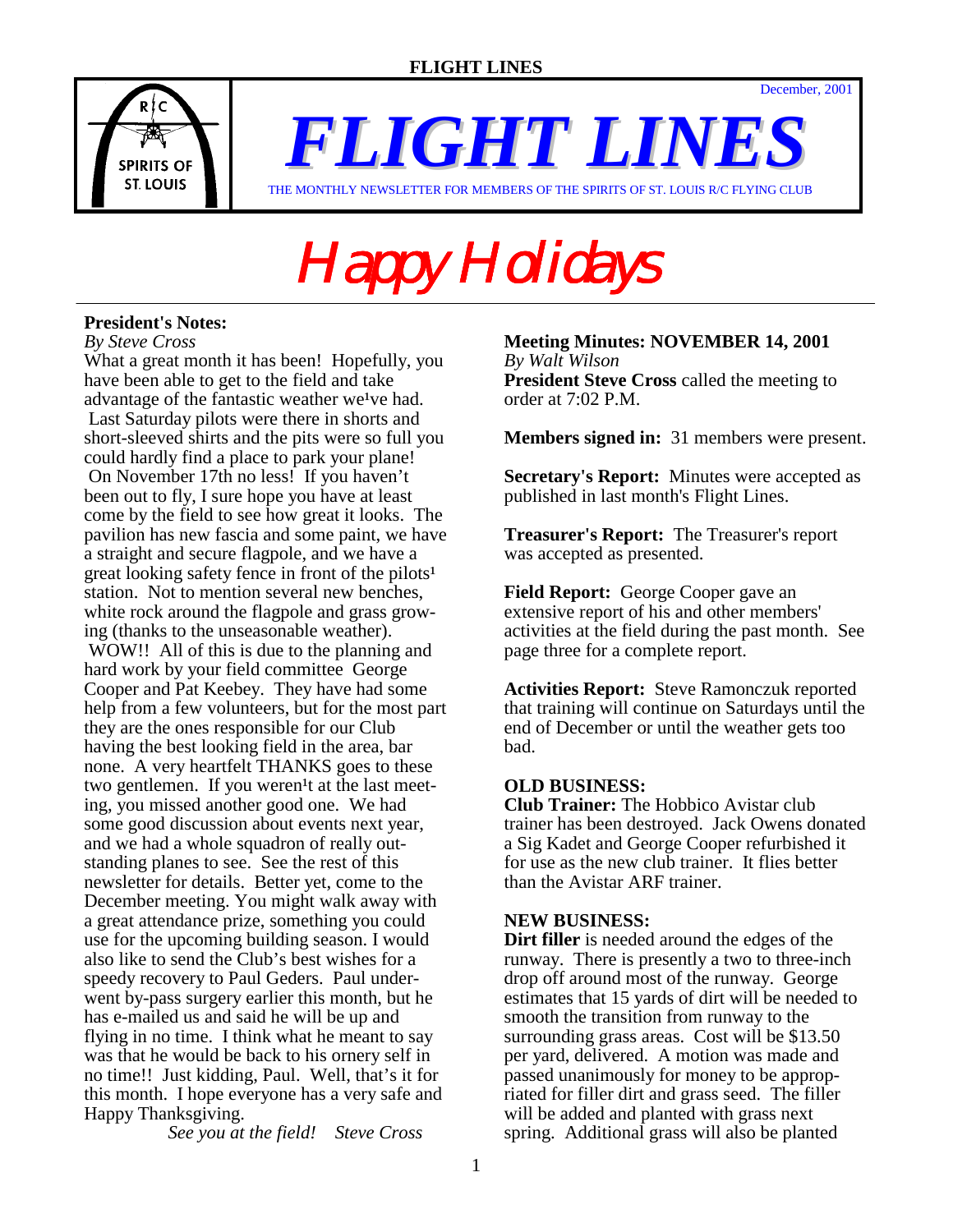throughout the field at that time.

**New Years Day Fly-in:** Ralph Amelung volunteered to coordinate a New Years Day fly-in. He will have more information and details will be discussed at the December meeting.

**Tree Removal:** There was more discussion about desirability of removing some, or all, of the trees beyond the levee at the west end of the field. It was voted to take no action and end discussion for the foreseeable future.

**Paul Geders has Heart Surgery:** Paul had a heart attack resulting in a triple bypass, open heart surgery, on November 6. He came through it well and is recovering at home. It was voted to send him a plant. Les will take care of it. It was also noted that Lee Volmert had angioplasty a few weeks ago. Most members were unaware that either had even been ill. If you become aware of any member having a serious ailment or personal tragedy, please inform Pat Keebey so the club may respond appropriately.

**Swap Meet:** Due to tightened security measures resulting from recent terrorist activities, the Boeing cafeteria may not be available for the Boeing/Spirits' Swap Meet in March. The Boeing Club also wants to increase entry fees to \$5.00. The Spirits will be in charge of refreshments this year. It has been determined that members of non-profit organizations do not need hepatitis shots to serve hamburgers and hot dogs, as long as they are not paid to work serving food, so they will be available again at next year's Swap Meet.

**New Member**: Steve Cross received an e-mail from Vic Bunze, a member of the WRAMS model airplane club in New York. He is moving to the St. Louis area in December and wants to join the Spirits. He is a past officer of that club and reviews kits for Model Airplane News.

**Activities for next year:** Bill Lindewirth annually seeks prizes from manufacturers of model products for our contests and events. He requires a schedule of events to be published by January of each year to validate our needs. There was extensive discussion of what events we should have next year. Most members felt that fly-ins and fun-flies were more likely to

attract participants than races. It was decided to have the following events in 2002:

| <b>January 1:</b>                          | <b>Fly-in</b>     |
|--------------------------------------------|-------------------|
| <b>March:</b>                              | <b>Swap Meet</b>  |
| <b>June 22:</b>                            | <b>Fun Fly</b>    |
| <b>September 28:</b>                       | <b>Open House</b> |
| Other events may be added at a later date. |                   |
|                                            |                   |



*Steve Ramonczuk shows his Kyosho Ultimate Bipe ARF. It's powered by an O.S. .70 FS. As is his practice, he replaced all metric hardware with American equivalents. He had not flown it at meeting time.* 



*George Cooper holds the newly refurbished Sig Kadet club trainer donated by Jack Owens. It's powered by an O.S. .40 LA and flies better than the old Avistar.* 

**Scouting Activity**: Steve Ramonczuk announced that Boy Scout Troop 977 from O'Fallon, Missouri, would like to have a camp out at our field next spring with training flights on Saturday to qualify for merit badges. Steve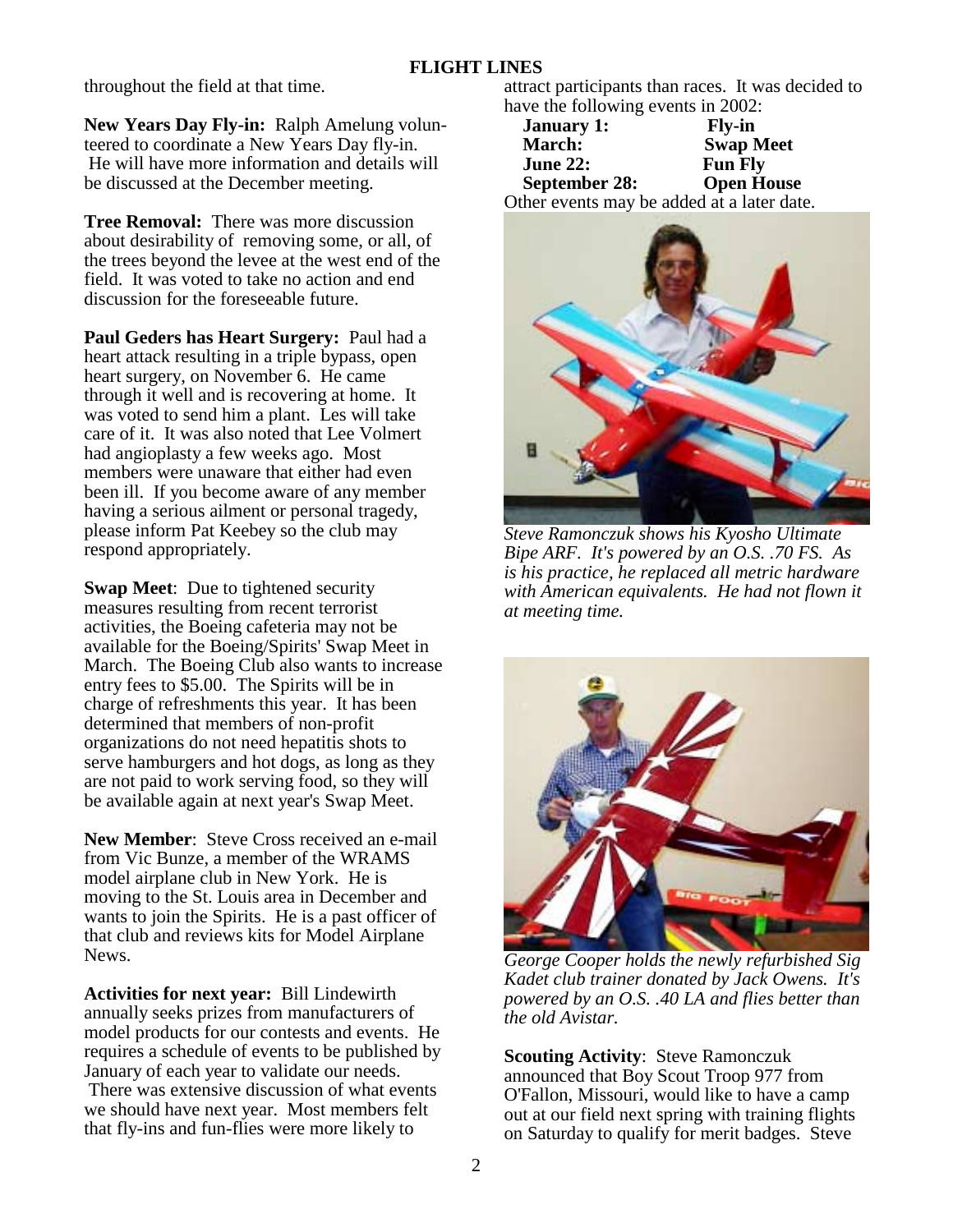would conduct the flight activities. There was discussion about liability and potential damage to surrounding crops. Steve Cross will investigate liability issues and ask the property owner for permission. The possibility of camping elsewhere and flying at our field was discussed. The matter will be addressed further at the December meeting.



*Don Fitch holds his scratch-built Bigfoot. It's powered by an O.S. .46 LA and flies very well. It has a PPPJ finish. Ask Don for the definition!* 



*Claud Wade with his scratch-built trainer. It has an O.S. .40 LA engine and flies very well.* 

**Annual Spirits Awards:** Eric Langston was not available to present the awards. They will hopefully be presented at the December meeting.

**Attendance prize:** Ozzie Barron won the drawing for a package of Epoxy and CA.



*Walt Wilson holds his Kyosho P-40 Warhawk ARF. It's powered by an O.S. .46 FX and has Hobbico 90° rotating retracts. It's a kit review for R/C Modeler magazine and was still in work at meeting time.* 



*Russ Watts discusses his modified Sig LT-40. It was built from a kit, it's not an ARF. It has a Saito .56 four stroke for power.* 

## **Meeting was adjourned** at 9:00 P.M.

## **Membership Renewal:**

*by Bill Lindewirth*

Just a quick reminder that your 2001 Spirits membership expires on December 31, 2001. Please enclose a photocopy of your 2002 AMA card when renewing your 2002 Spirits membership. Have a safe and Happy Holiday Season !!

# **Field Report November 2001**

*By George Cooper*

The mowing season seems to be over. It was last mowed before the open house September 28 and hasn't been mowed since. I did mow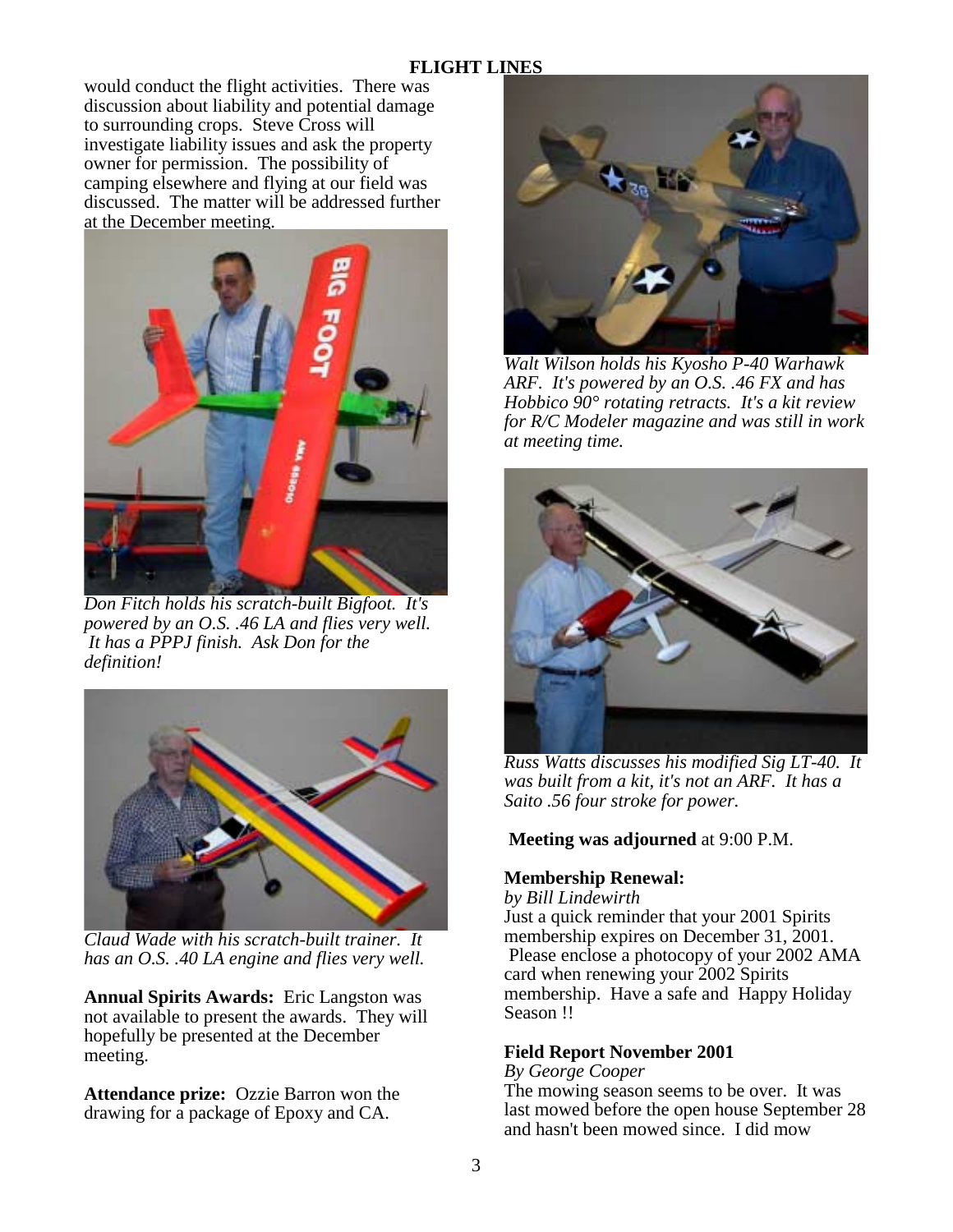around the runway once and cut the tall dead grass in front of the pilots' station. Now that the crabgrass has died, the good grass that we have is visible. The field is not completely covered, but there is a surprising amount of good grass growing. We will over seed at least part of the field next spring and hopefully develop some better grass eventually. Be prepared for a seeding party around the first of April. It will be a fun event as well as a work session. I put two yards of dirt in the mudhole at the pit intersection and planted grass and strawed the area. The grass is up and there should be no more standing water there.



*Field Marshall George Cooper, Steve Cross, Bob Rolf, Bob Fiely, Ralph Amelung and a friend named Bob installed a picket fence in front of the pilots' box.* 



*The flag pole was blown down during the heavy wind storms in October. George and company reinstalled it.* 

The flagpole broke off in a wind storm. It was repaired by drilling and setting rebar into the old concrete and pouring a new cylinder above to hold the flagpole. Thanks to Steve Cross, Darren Deatz, and Bob Fiely for assistance. We purchased aluminum fascia to go around the roof of the pavilion where the contractor didn't supply it and the edge board was getting weathered. It was installed with the assistance

of Pat Keebey and Ken Brock. The new fascia made the band board holding up the rafters look bad, so Pat and I painted it white.



*The overall appearance of the field is becoming more finished with each improvement.* 

The pilots' station needed some protection from approaching airplanes. A white vinyl picket fence has been installed with white rock beneath it. The flagpole triangle also was covered with white rock to eliminate mowing of that area.

 Thanks to the work party of Steve Cross, Ralph Amelung, Bob Fiely, Bob Vogt and Claud Wade, who saw the need and pitched in to help. Bob Rolf got a dump truck from his work and delivered three tons of rock. Thanks to Bob, too.

Ralph Amelung and I installed two more benches in the tree line and one by the flagpole. They have become quite popular as a convenient place to rest between flights and for the spectators. Two are out of service now because of the new grass, but will be available again as soon as the grass matures. Pat Keebey and I changed all the oil and filters in all the tractors and mowers and added antifreeze to two of the tractors. The battery in the Kubota is marginal and may require jumping to start it. I just charged it again, but it is not real strong.

I installed some half-inch plastic pipe in the ground about every eight feet along the south side of the pit area as sockets for inserting plane hold-backs into. The chat layer under the asphalt makes sticking them in the ground almost impossible in places. We'll see how they work out and may install more if successful. Look for them along the pit asphalt, marked by white paint at present.

It has been a busy month, but the field is in good shape for the winter. Thanks to all who helped in any way.

*George Cooper, Field Marshall*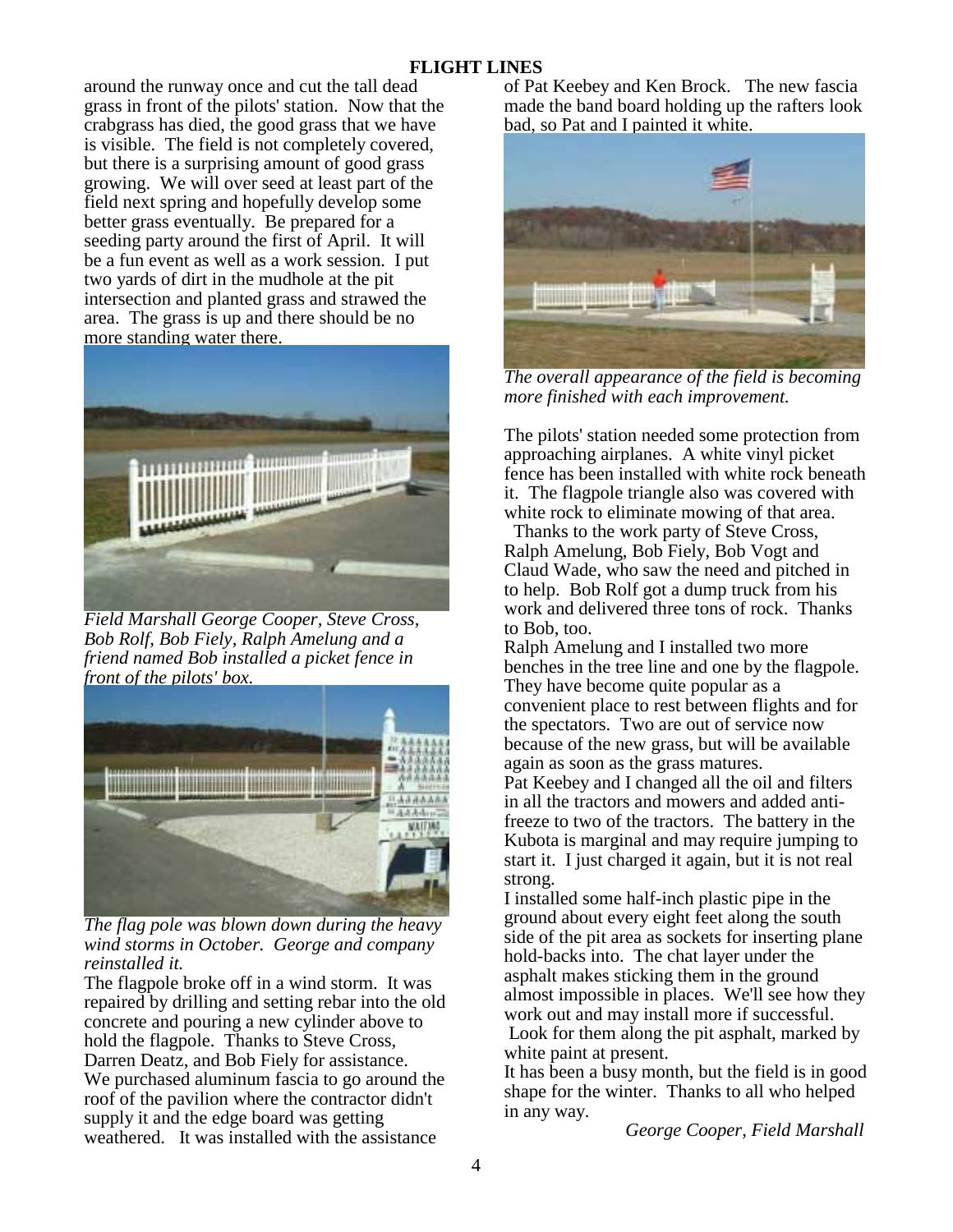#### **At the Field......**



*Jeff Muhs has a unique way of transporting his Cermark Pitts Special to the field. It's such a pain to assemble, he just leaves it together and carries it on the deck lid! This is a beautiful ARF powered by a YS 1.20 four stroke. I'll bet it attracts attention!* 



*Ken Brock holds his O.S. .40 LA powered Hobbico Superstar right after it's very successful first flight. Ken had a demo flight at the Open House and immediately joined the club! Pat Keebey and Jim Rawlings helped him with final setup at the field.* 



*J. Van Swaay hand starts the O.S. 1.08 in his Lanier Laser ARF. It's a very impressive performer!* 

## **Greetings Spirits**

I would just like to say your web site made me smile and looks great You don't know me but I flew with my Dad at the Spirits' Fields when you were near Creve Coeur Park. I have great memories of those times! It carried right over into my career working for United Airlines as an aircraft inspector.

> *Regards Bret Jackson*



*George Cooper with his Great Planes AT-6 ARF. He says it was really erratic on take offs and he crashed it twice before he installed a gyro! Now it takes off and flies great!*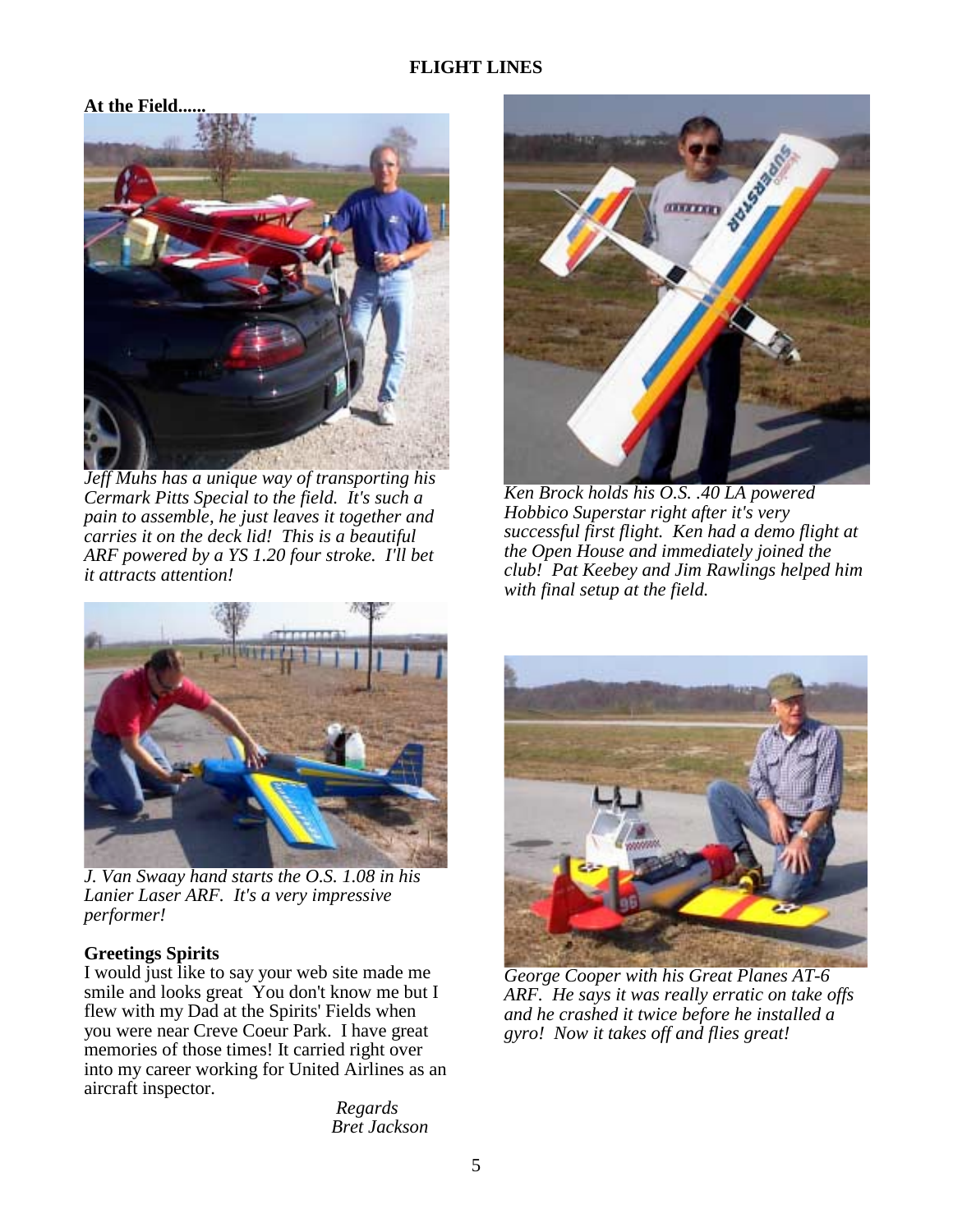

*Bob Fiely tweaks the engine in his Pica Waco. It flies majestically and is an impressive bird!* 



*Bob's Waco taxiing back to the shut-down area after a successful flight. You need a pilot, Bob!* 

#### **The Last Word**

# *By Walt Wilson*

In my opinion, the Fall season is the best time of the whole year for flying. The heat has subsided and usually the winds are mild. We had some bad weather in October, but November has been magnificent! Unfortunately, that's also the height of the allergy season. Until last year, I never had a problem. Last Fall, and this Fall, I've suffered like I never imagined you could from allergies and asthma. Hopefully, by the time you read this, we will have had our first hard freeze and the allergy season will have passed. In this hobby we've chosen, we tend to expose ourselves to many chemicals and fumes that we don't really give much thought. CA is one thing that can be really damaging to your lungs. It has been proven to bring on flu-like symptoms to varying degrees. Usually, you're leaning over the object you're gluing, and the fumes are into your respiratory system before



*Walt Wilson with his D&L Designs Zivko Edge 540. It's Monokote covered and powered by an O.S. .61 FX.* 

you even think about it. When you solder, you use an acid or plastic flux that vaporizes. We use several types of paints, frequently without adequate protection for our lungs. The can always says "Use in a well ventilated area, avoid breathing the fumes", or something to that effect. It's not always convenient to take the item outside, so we just go ahead and spray it in the basement and think to ourselves that "It's just this once, how much harm can it do?" Your wife may complain about the smell, but you hardly notice it. You've just inhaled fumes more damaging than many packs of cigarettes! Three months of coughing has gotten my lungs into a condition where sometimes even minor smells or a little exertion can make them burn. Even fuel smells can impact the health of your lungs. A recent day at the field showed me how many potentially irritating fumes we encounter, even there. Read and heed the warning labels on the containers, they aren't kidding! My doctor says I'll recover and medication can prevent it happening next year, but recent experiences have really caught my attention! Protect your lungs! If you can't breathe, nothing else matters!

*Gotta go build (with a respirator)*